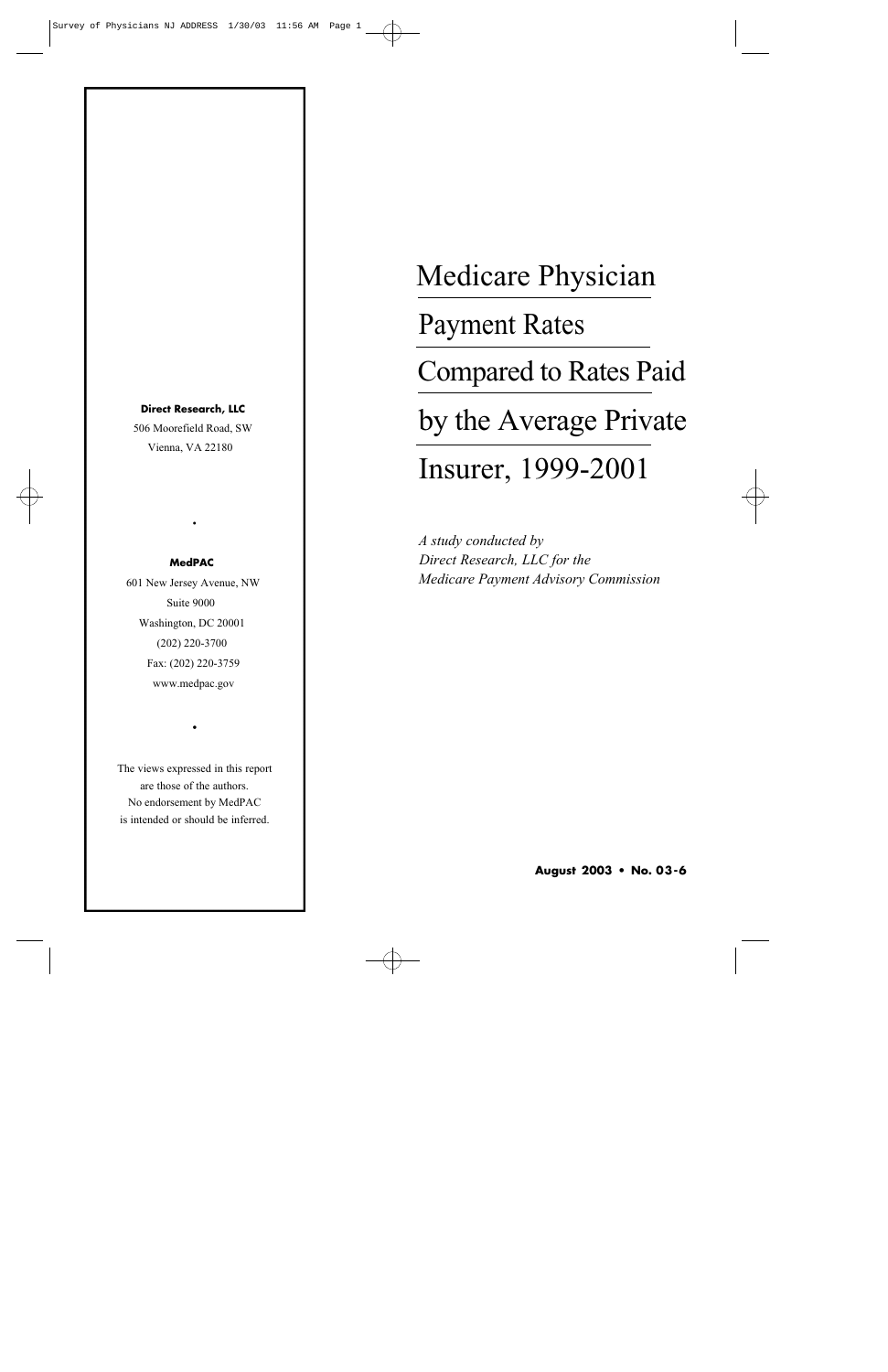#### **MEDICARE PHYSICIAN PAYMENT RATES COMPARED TO RATES PAID BY THE AVERAGE PRIVATE INSURER, 1999 - 2001**

**Final Report August 27, 2003** 

Submitted to: Kevin Hayes, Ph.D. Research Director Medicare Payment Advisory Commission 601 New Jersey Ave., NW Suite 9000 Washington, DC 20001

> Submitted by: Christopher Hogan, Ph.D President, Direct Research, LLC 506 Moorefield Rd., SW Vienna, VA 22180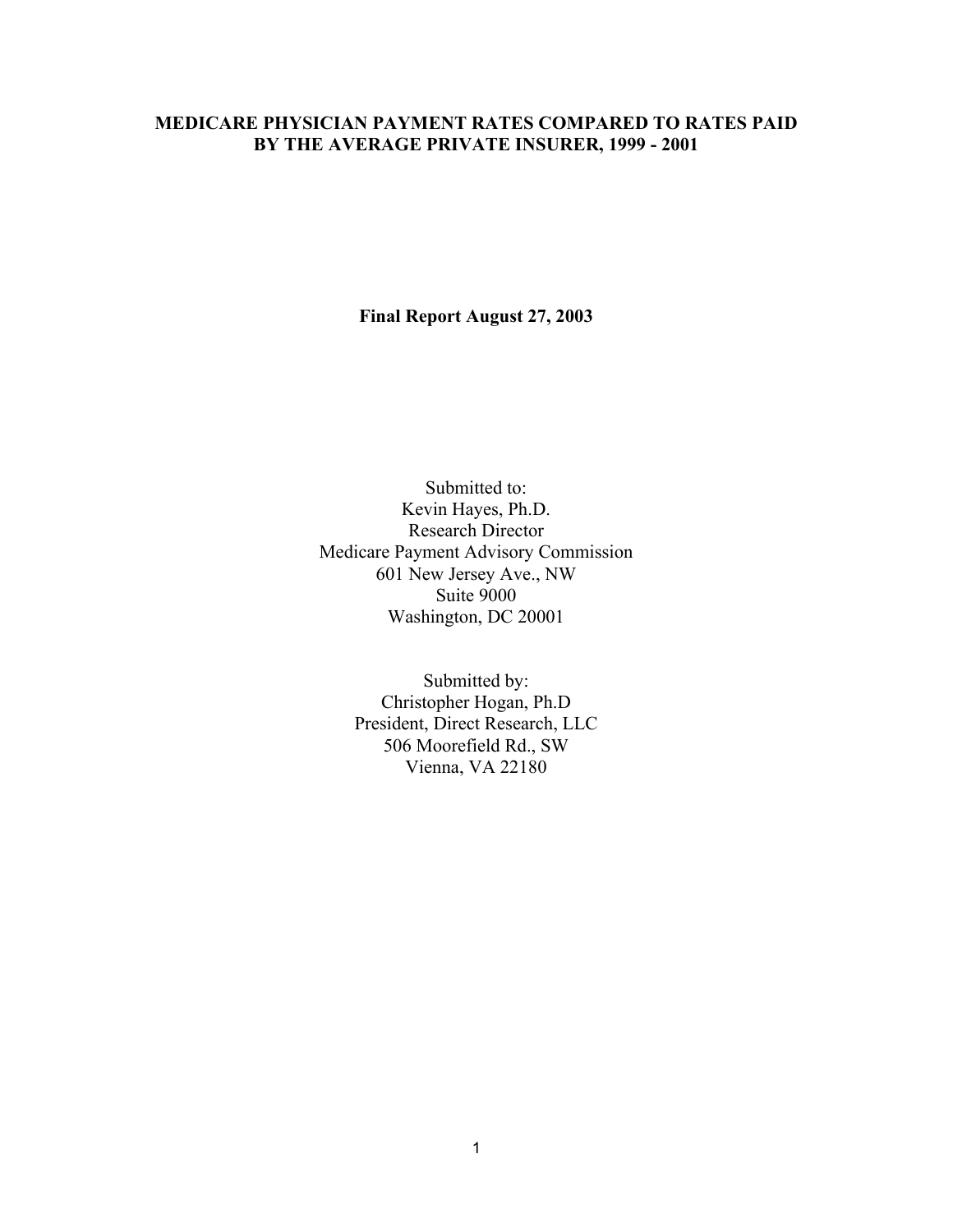#### **EXECUTIVE SUMMARY**

This research uses claims data and other information to estimate average physician fees paid by private insurers for the period 1999 – 2001. Private rates are compared to Medicare rates for the same services, then averaged across all services to generate an aggregate estimate of the "gap" between Medicare and typical private rates. The 1999 – 2001 estimates are compared to similar data for the period 1989-1996.

In 2001, Medicare physician fees were 83 percent of average private rates. By this measure, the gap between Medicare rates and typical private rates narrowed substantially throughout the 1990s. The comparable estimates for 1999, 1996, and 1994 were 76 percent, 71 percent, and 66 percent, respectively.

This change occurred because Medicare fees rose over this period while private fees did not. From 1994 to 2001, the cumulative Medicare fee increase (17 percent) was not substantially different from the cumulative increase in the Medicare Economic Index (16 percent). Average private fees, by contrast, are estimated to have fallen slightly during this period.

Declining private fees in the 1990s appear largely to be a consequence of shifts in private health plan enrollment. Enrollment in high-paying indemnity plans fell substantially, while enrollment in lower-paying managed care plans rose. These enrollment changes, by themselves, are large enough to suggest significant deflation in average private rates.

By type of service, Medicare fees for visits and other medical services in 2001 were near the average private level. Medicare fees for major procedures, tests, and imaging were below the average private level. This pattern – higher Medicare fees for visits, lower fees for other services – has held true since the inception of the Medicare Fee Schedule.

Projecting the Medicare-to-private ratio beyond 2001 undoubtedly involves some error, yet substantial information is available for making a projection. Deflation of private fees may be over. Private plan enrollment began shifting away from the lowest-paying insurers in 2000, and that shift appears to have continued through 2002. Medicare fees, by contrast, fell in 2002 and are projected to fall again in 2004. The Medicare-to-private fee ratio almost certainly declined from 2001 to 2003, but by 2003 it probably had not reached the low levels seen in the early 1990s.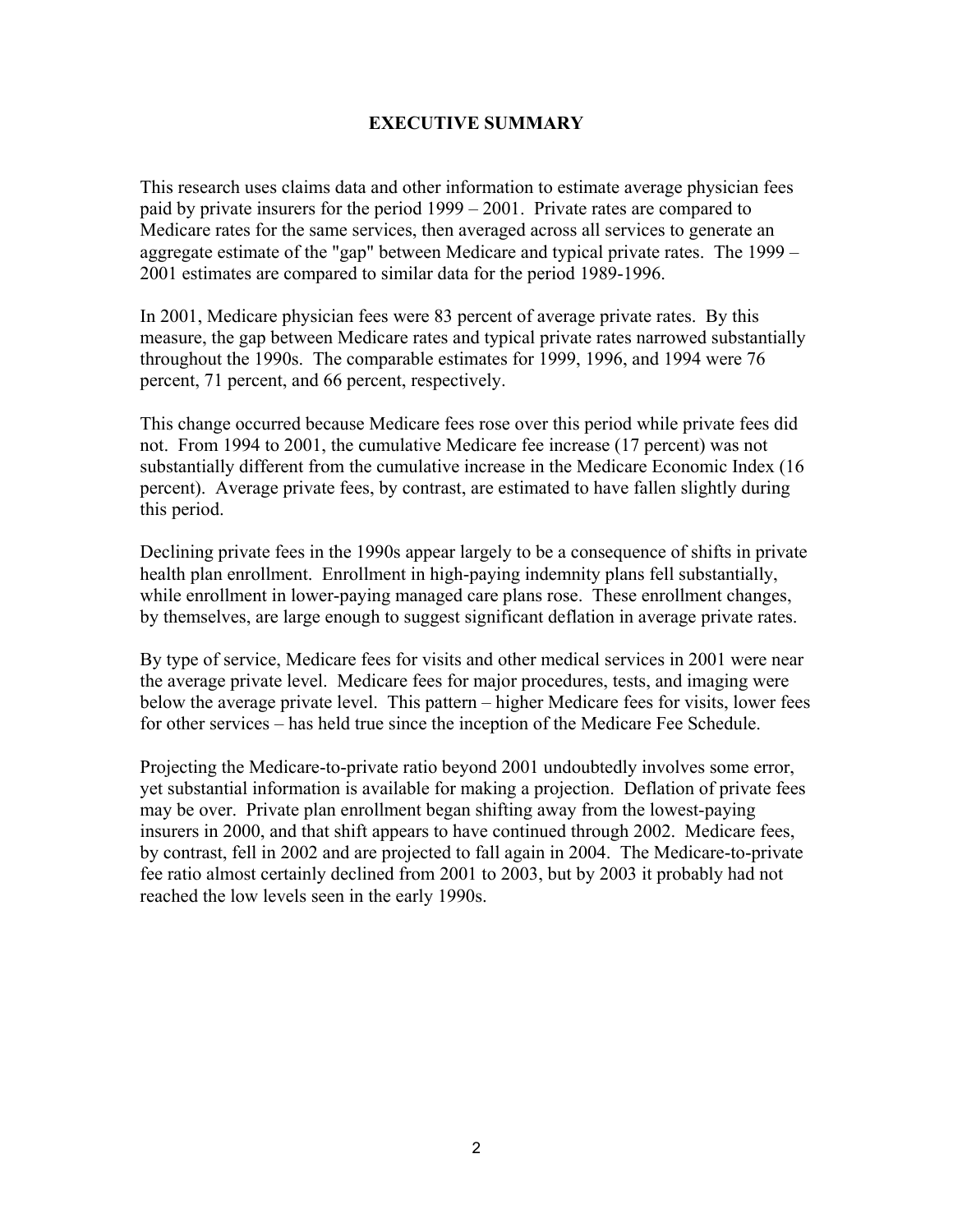#### **1: BACKGROUND: WHY TRACK PRIVATE INSURER'S PAYMENT RATES?**

Physicians' willingness to serve Medicare beneficiaries is a key measure of access to mainstream care in the Medicare program. Surveys and measures based on administrative data show that a high fraction of all practicing physicians accept Medicare patients. Historically, physicians' acceptance of any new Medicare patients was about the same as their acceptance of any new privately insured patients (Schoenman and Cheng, 1999). Recent small declines in access to physician care appear to have affected Medicare and private payers equally (Trude and Ginsburg, 2002). In early 2002, physicians still treated Medicare and privately insured patients identically in terms of willingness to take some new patients, but blanket acceptance of all new Medicare patients declined somewhat relative to historical levels (Schoenman and Feldman, 2002).

Payment levels clearly play a role in determining whether or not physicians will accept an insurer's patients. For fee-for-service Medicaid in particular, more than half of physicians cited low reimbursement as a very serious problem (Shoenman and Cheng, 1999). With tight supply of physician labor in most markets, physicians have become increasingly unwilling to accept Medicaid and charity care patients (Cunningham, 2002).

Relative fee levels – the gap between Medicare and private payers -- may be an important indicator of likely access problems when physicians' practices are full or nearly full. In a full practice, serving a lower-paying patient means the loss of an opportunity to serve a better-paying patient. When practices are full and patients from high-paying insurers are plentiful, physicians rationally become reluctant to take on additional patients from lower-paying insurers. In effect, the higher-paying insurers outbid the lower-paying ones for physicians' time, regardless of the absolute level of payment.

Historically, the Physician Payment Review Commission (PPRC) tracked the relationship between Medicare, Medicaid, and private fee levels. PPRC combined claims data from several payers, actuarial estimates of Health Maintenance Organization (HMO) rates, and data on payers' market shares to estimate average private rates (PPRC 1995, PPRC 1996).

The PPRC stopped reporting on this issue after 1996. At that time, private payers' rates were falling, due mainly to shift of enrollment toward tightly managed (low fee) plans. Medicare's rates, by contrast, were steadily rising. Unsurprisingly, complaints about inadequacy of Medicare rates fell, and the issue of the "fee gap" lost importance. In addition, at that time it appeared that traditional fee-for-service arrangements were disappearing due to the growth of more complex contracting arrangements from HMOs. This limited the value of the measures based on claims, data, where the impact of these new arrangements (subcapitation, withhold and bonus) had to be estimated from survey or actuarial opinion.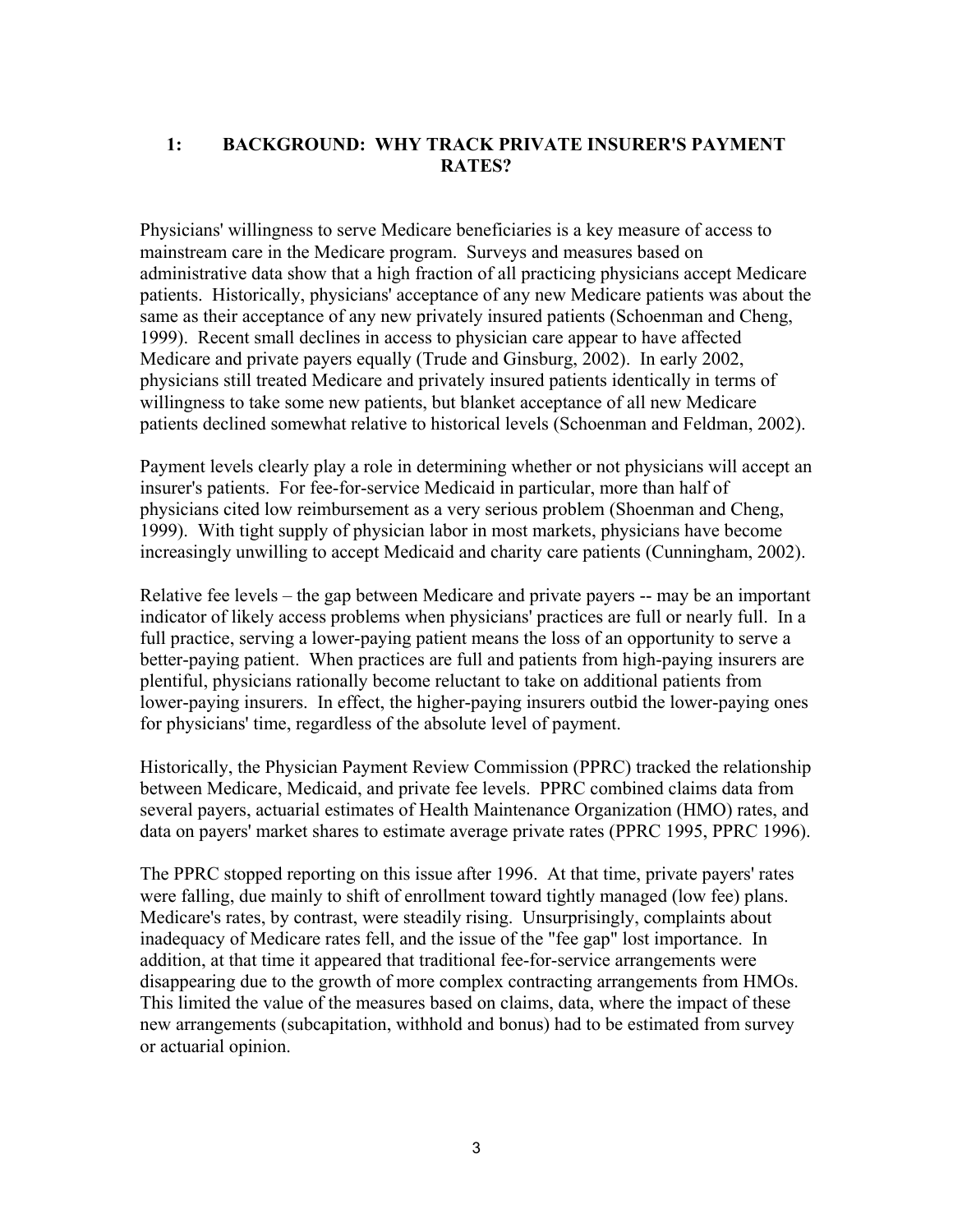Current market conditions are the reverse of those seen in 1996. Medicare's physician payment rates were reduced substantially in 2002, increased slightly in 2003, and are projected to decline further in 2004. In addition, tightly managed health care plans have lost market share to arrangements such as PPOs (Gabel et al., 2002). Accordingly, subcapitation and other complex contractual arrangements are being displaced by traditional fee-for-service reimbursement, and physicians may face a growing opportunity cost for serving Medicare beneficiaries.

Accordingly, the Medicare Payment Advisory Commission ordered an update of the prior analysis, to see where Medicare fees stand relative to average private fees at this time. This analysis will be one of several inputs to the Commission's recommendations regarding Medicare physician payment and payment updates.

The next section of the paper briefly summarizes methodology of the prior (PPRC ) and current studies. The following section gives results for the 1999 – 2001 period. The final section puts projected changes through 2003 into a long-run perspective, tracking changes in fees and physician costs from the early 1990s through the 2003 projection.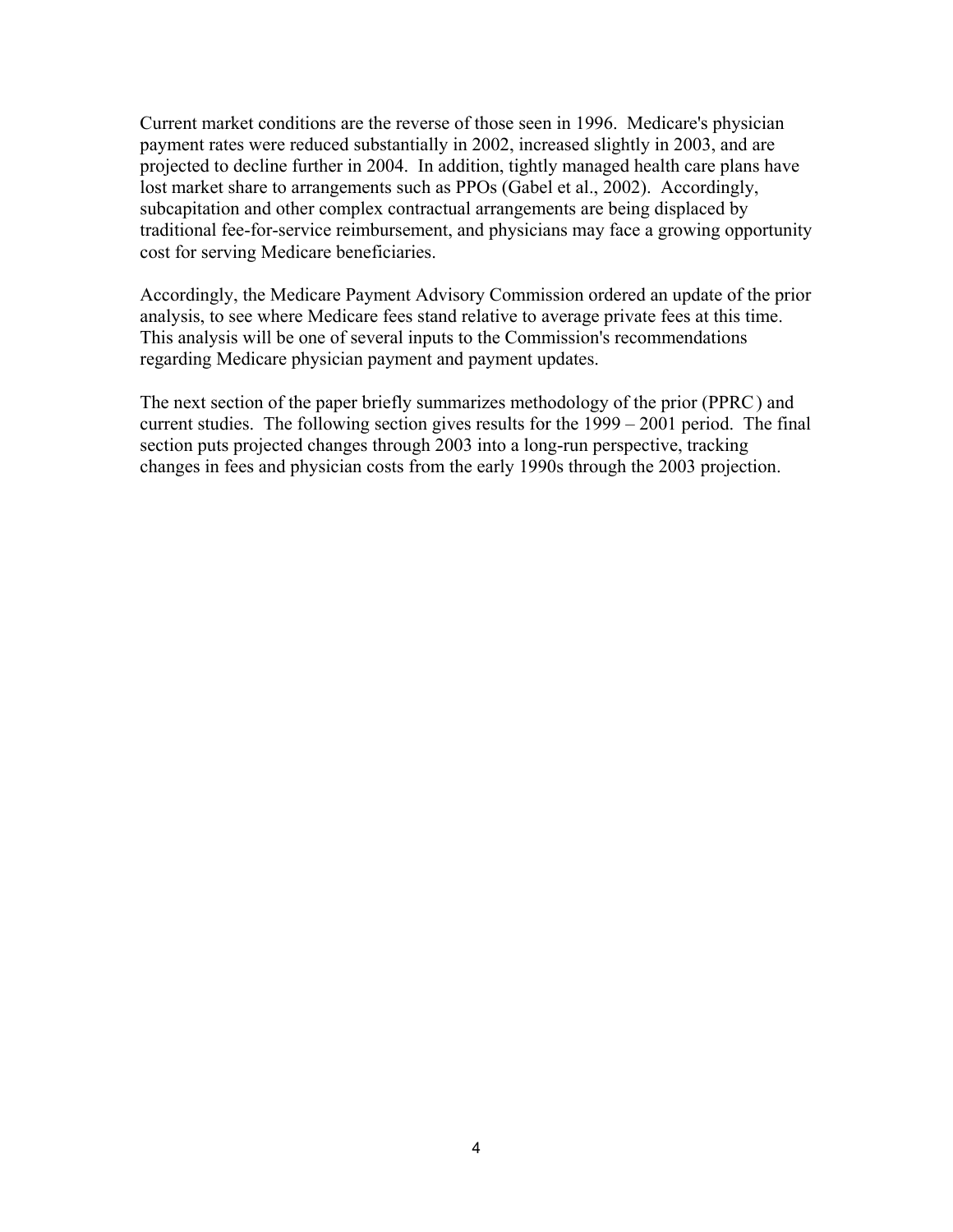# **2: USING CLAIMS DATA TO ESTIMATE AVERAGE PRIVATE PAYERS' PHYSICIAN PAYMENT RATES: METHODS**

This section estimates private payers' physician fees relative to Medicare rates using two large claims databases and other information. This replicates earlier work by the Physician Payment Review Commission (PPRC 1996, page 218). Insurers agreed to continue to participate in the project with the understanding that fees for specific services, fee levels for small geographic areas, and the identities of the individual participating plans would not be identified. Some modifications to earlier methods are made to account for changes in the underlying data sources since 1994.

# **2.1 Methods used for the 1989-1996 PPRC analysis**

The PPRC's estimates of the Medicare-to-private fee differential were based on these elements:

- Two large private payers' claims databases:
	- One database provided a good estimate of rates paid by the average Blue Cross Blue Shield plan. This was verified in early years by direct comparison to average rates calculated directly from a sample of Blue Cross Blue Shield plan data.
	- The other database provided an estimate of typical commercial insurer rates, based on one large commercial insurer. There was no way directly to determine whether or not this large insurer was representative of commercial insurers generally.
- A third large claims database, the MedStat MarketScan data. The Medstat database captures claims information from employees of (mainly) Fortune 500 companies, and so in principle shows fee levels for a broad cross-section of the population with employer-sponsored health insurance coverage.
- An actuarial estimate of typical HMO payment rates. For the PPRC analysis, it was not possible to obtain claims data from HMO plans. Instead, a single estimate of typical HMO rates (as a percent of Medicare rates) was obtained from a consultant, under promise of anonymity.
- Estimates of insurers' shares of physician practices. This was based on American Medical Association's Socioeconomic Monitoring System survey, part of which asked physicians about payers' shares of their practice revenues.

In broad outline, the payment estimate was derived by screening the claims data to remove records that were not full payment for major services, then calculating a price index separately from each database. The separate payer-level estimates of price levels were weighted together based on payers' shares of physician practice revenue.

The Medstat MarketScan data were never directly used in the fee level calculation. Instead, Medstat provided an independent check on the fee levels estimated from the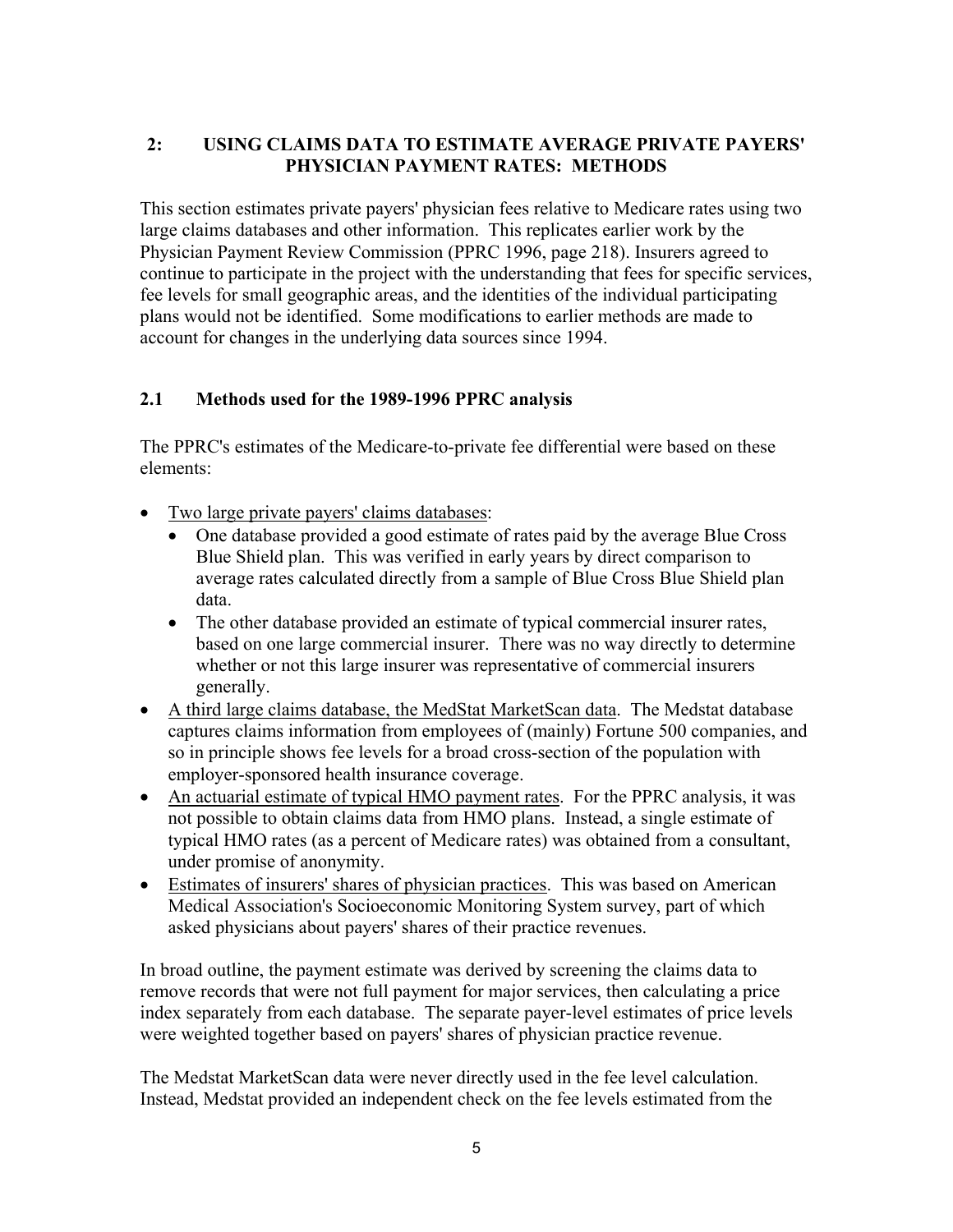other insurers. That is, the appropriately weighted average of the other insurers' data was close to the fee level obtained directly from Medstat. This gave independent confirmation that the fee levels estimated from the two main data sources were approximately correct, and, by inference, that the large commercial insurer's rates were probably reasonably representative of commercial insurers generally.

*Screening of the claims data.* The large claims databases required substantial screening and adjustment prior to use. In general, the goal of these screens was to identify total payment to the physician, for claims that reflect full payment for major services. This requires screening out claims for partial payments (for example, Medigap-type claims) and for minor services (for example, assistant at surgery rather than the surgery itself). It also requires correctly using the financial fields on the claim to build up total payments, including payment from patient (coinsurance and deductible) and insurer. Even after screening out claims that were identifiable as partial payment/minor service claims, an overall trim was applied to remove claims with outlier payment amounts, amounts less than one-third or more than three times the average payment for a particular service.

For both large claims databases, nearly half the records were screened out in this process. By far the majority of the screened records were Medigap-type claims. That is, these were claims for over-65 retirees where the insurer was paying the Medicare deductible and coinsurance amounts.

*Construct price indices using Medicare volumes as weights*. The next step was to construct a Medicare-weighted price index for each payer separately, then to weight the individual payer numbers based on their estimated market share. For the two large claims databases, that meant calculating average payment per service for each current procedural terminology (CPT) code (and any pricing-relevant modifier), then comparing those rates to Medicare payments for the same services. The overall index for any payer was the weighted average of these service-level comparisons, using Medicare's volume in each service as the weight in the price index. This is a standard Laspeyres price index, with average private and Medicare payment per service as the prices being compared, and Medicare service volumes as the "basket" of services being priced.

The choice of Medicare weights for constructing the price index matters significantly. In theory, either Medicare service volume or private service volume could be used to weight up prices for the individual services. The estimated Medicare-to-private fee ratio was about 5 percentage points lower when Medicare volumes were used as the weights in the price index. That is, Medicare rates appear lower (relative to private) when Medicare volumes are used in the price index calculation. This occurs because Medicare pays relatively well for visits, and relatively less well for tests and procedures. Tests and procedures constitute a higher proportion services for Medicare than for private payers. Using the Medicare volume puts more emphasis (weight) on the services where Medicare pays most poorly relative to private insurers. The index, as constructed, directly answers the question most relevant to Medicare policy: How much would total Medicare spending have increased (or decreased) if Medicare had paid typical private rates for the physicians' services it purchased, rather than Medicare fee schedule rates?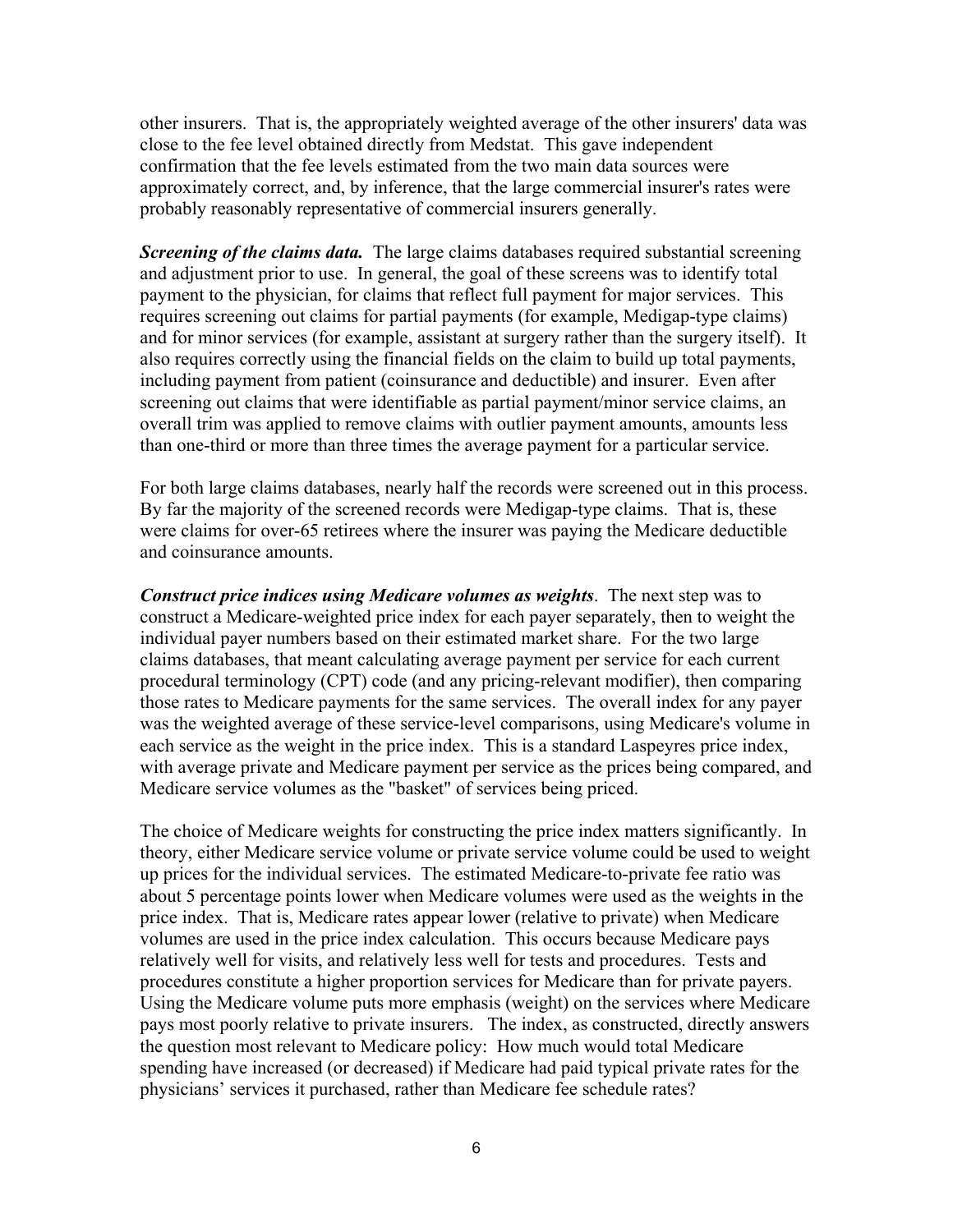*Estimate of HMO payment rates.* HMOs were generally not represented in the Blue Cross Blue Shield or Commercial insurer data. Payment rates for HMOs were obtained from different sources at different times in the PPRC analysis. Initially, a PPRC survey of managed-care plans yielded estimated payment rates for roughly 30 plans that used the RBRVS for pricing. None of those plans reported pricing services below the Medicare level, and the average plan reported paying about 25 percent more than Medicare. Subsequently, an expert actuary was consulted. The actuary proposed a figure of 20 percent, which was used in the final (1996) PPRC analysis.

*Practice revenue share by payer*. The American Medical Association's Socioeconomic Monitoring System (SMS) survey provided data on the shares of practice revenues by payer. The SMS has information on share of revenues for BCBS plans, for other private payers, and separately, for HMOs (percent of practices with a contract, and, for those with a contract, share of revenues from HMOs).

The weighting of the payment estimates was always somewhat approximate. First, the HMO revenues were assumed to come entirely from the non-BCBS private payer market share, so HMO market share directly reduced the "other private" insurers' market share. (This was done largely in response to criticism that the estimated private rates were too high, because this assumption led to maximum reduction in estimated payment rate.) Second, payers were weighted in proportion to revenues rather than in proportion to volume of care. This was an oversight, but an analysis of the data showed that reweighting the three payers in proportion to volume would have had only a minor impact on the overall price estimate.

#### **2.2 Methods used for the current analysis, 1999 - 2001**

The current analysis follows the prior work with five main changes:

First, instead of dividing payers into Blue Cross Blue Shield, Commercial, and HMO, this analysis uses the modern terminology of indemnity, preferred provider organization (PPO), point-of-service option (POS), and health maintenance organization (HMO). The large commercial insurer participating in this project no longer maintains a single-product file, but instead separately identifies enrollment by these plan types. That change allows us to weight the individual components within that commercial insurer separately, rather than assuming that the Commercial Insurer data reflect a national-average mix of indemnity and PPO data, as was approximately the case in 1994. The Blue Cross Blue Shield proxy is a self-described national PPO, and is therefore categorized as a PPO for this analysis.

Second, the source of data for weighting the payers has changed. As late as 1994, the distinction between Blues and Commercial plans still held some relevance, and physician survey data gathered practice revenues by those categories. By 1999, this was no longer the case. Neither Blues nor Commercial insurers are monolithic entities, and none of the current physician surveys (American Medical Association, Medicare Payment Advisory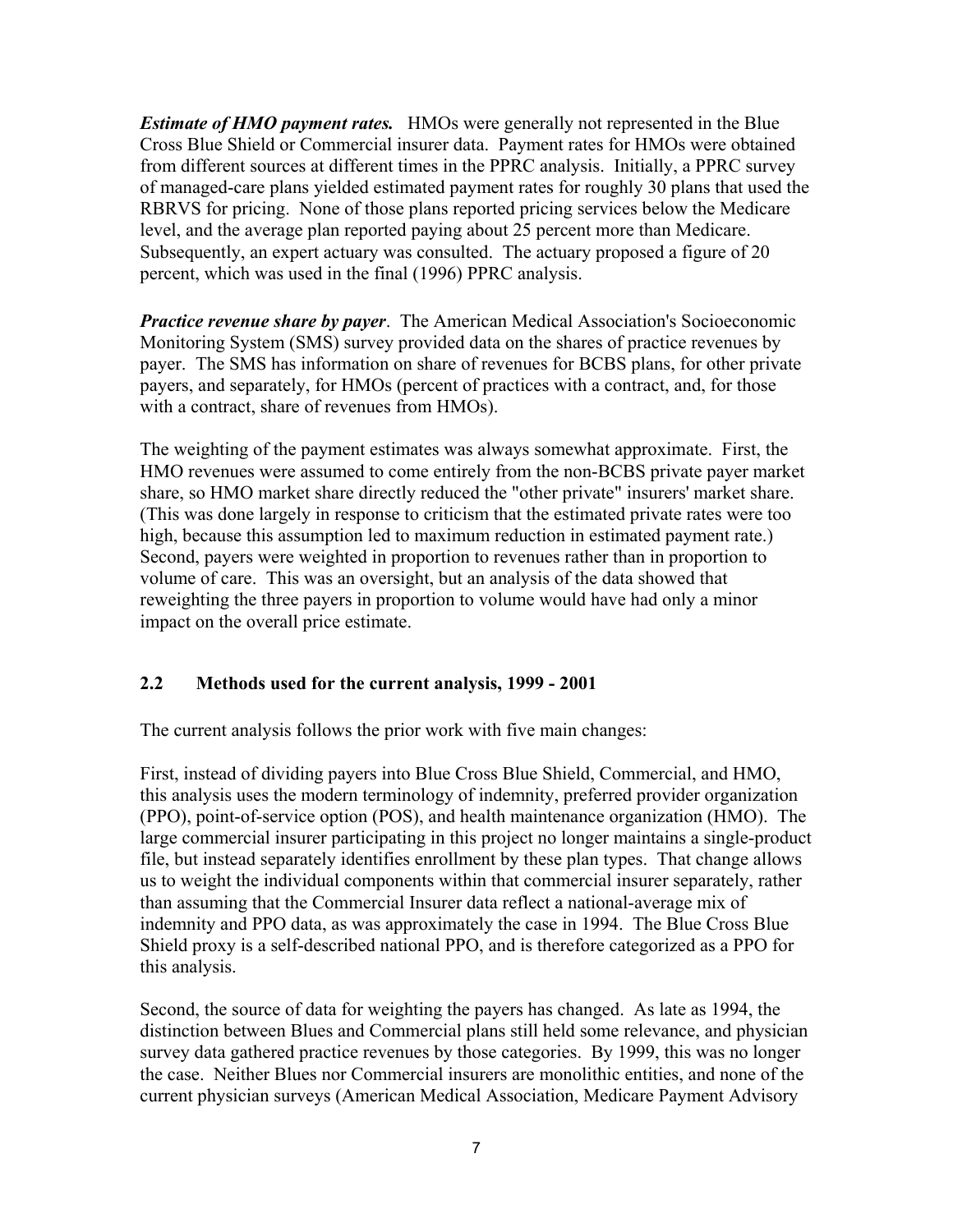Commission, or an ongoing survey by the Center for Studying Health System Change) separately tracks Blue Cross Blue Shield share of physician revenues.

Instead, for this analysis, we used data on employees' enrollment by type of plan to weight the components of the data. An ongoing survey sponsored by the Kaiser Family Foundation (KFF) and the Health Research and Educational Trust (HRET) monitors employer-sponsored insurance on an annual basis (Gabel et al., 2002). Plan type shares from that survey were used to weight the data. Some sensitivity analysis (in the results section below) tests some variations on those weights.

Third, we now have two potential sources of HMO fee level information. An ongoing survey by Milliman USA provides a survey-based estimate of HMO payment levels (Milliman USA, 2002). Alternatively, the commercial insurer data separately identify their own HMO product, which (after analysis) turned out to have a substantially lower average payment rate than the average reported in the Milliman USA data. Alternative assumptions about the proper HMO payment level are also tested in the sensitivity analysis in the results section.

Fourth, the claims data from all sources were noticeable cleaner, more uniform, and more accurately processed than in prior years. A larger fraction of claims was directly identifiable as minor service/partial payment claims. A small fraction was removed by the general trim to remove price outliers. All payers now report enough data to impute reasonably accurate pricing-relevant CPT modifiers.

Fifth, site of service differentials were explicitly factored into the analysis. As Medicare has moved to resource-based practice expense payments, site-of-service differentials have become an increasingly important determinant of Medicare payment rates. Failure to account for lower rates paid when selected procedures are performed in facilities would result in a substantial overstatement of Medicare payment rates. Inclusion of the site-ofservice differential results in rates that properly reflect Medicare payment.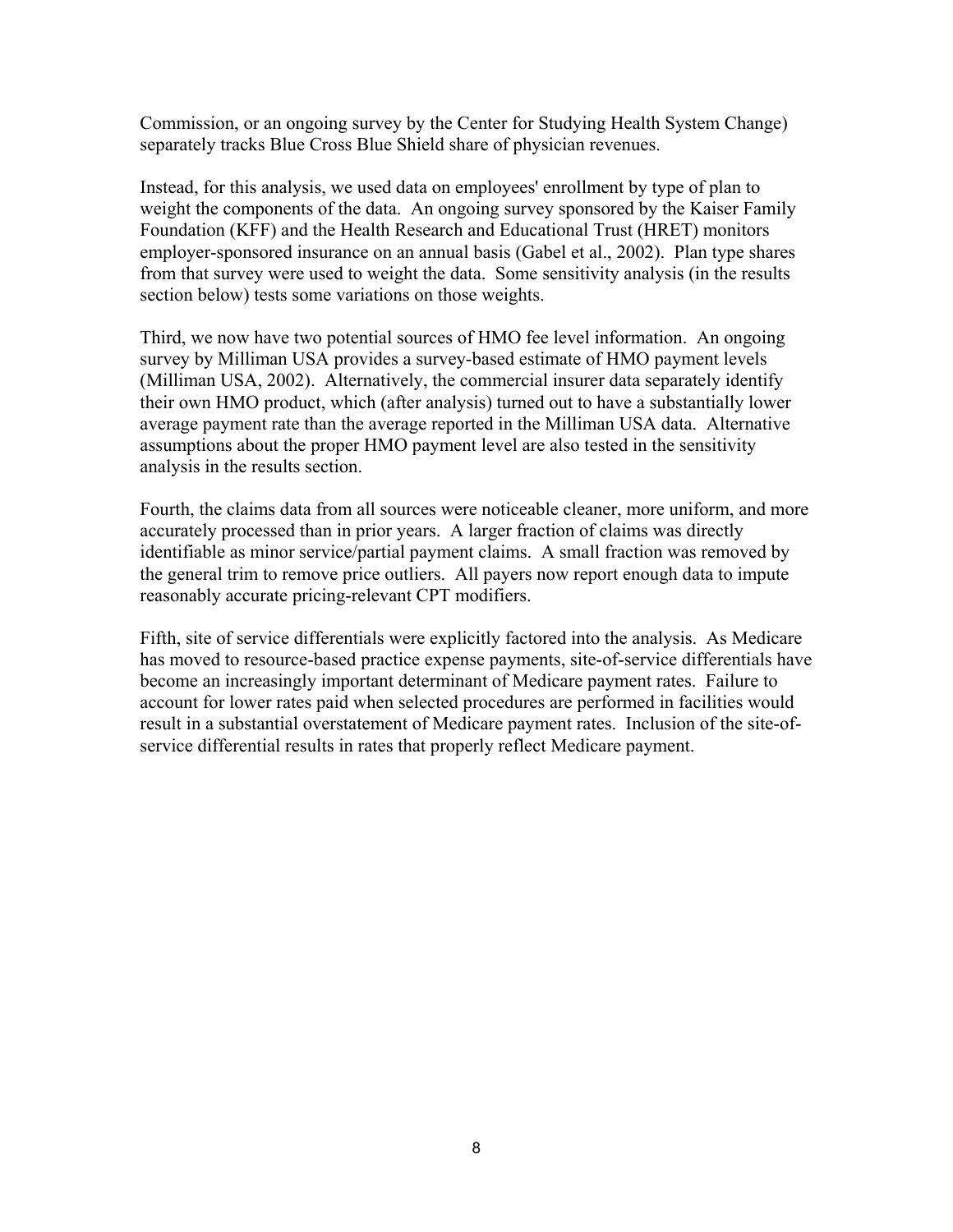## **3: USING CLAIMS DATA TO ESTIMATE AVERAGE PRIVATE PAYERS' PHYSICIAN PAYMENT RATES: RESULTS**

This section presents the results of the Medicare-to-private price comparison. The first section presents current data (through 2001). The second compares current data with historical data back to 1989. The third gives projections of the Medicare-to-private price ratio through 2003.

#### **3.1 Medicare-to-private fee ratio, 1999-2001**

Using the methods outlined in the previous section, Medicare rates averaged an estimated 81 to 83 percent of private rates in 2001, depending on the exact method used (Table 1). The baseline scenario categorizes the data into four insurance types (indemnity, PPO, POS, HMO), and weights each type by estimated employer-based enrollment shares in these plans. Where there were multiple observations within a type of plan (e.g., two PPO plans), the multiple observations were equally weighted. Using this method, Medicare is estimated to have paid 83 percent of typical private rates in  $2001$  $2001$ .<sup>1</sup>

| Table 1: Medicare Physician Payment Rates as Percent of Average Private<br><b>Rates, Under Alternative Weighting Assumptions, 1999-2001</b> |                                                         |               |                                                                               |               |  |  |  |
|---------------------------------------------------------------------------------------------------------------------------------------------|---------------------------------------------------------|---------------|-------------------------------------------------------------------------------|---------------|--|--|--|
|                                                                                                                                             |                                                         |               |                                                                               |               |  |  |  |
|                                                                                                                                             | Alternative 1                                           | Alternative 2 | Alternative 3                                                                 | Alternative 4 |  |  |  |
| Year                                                                                                                                        |                                                         |               | Baseline Use PPO plans Give BCBS one-                                         | Use survey-   |  |  |  |
|                                                                                                                                             |                                                         |               | only third market share                                                       | based HMO fee |  |  |  |
|                                                                                                                                             |                                                         |               |                                                                               | estimate      |  |  |  |
|                                                                                                                                             |                                                         |               |                                                                               |               |  |  |  |
| 1999                                                                                                                                        | 78%                                                     | 74%           | 78%                                                                           | 75%           |  |  |  |
| 2000                                                                                                                                        | 82%                                                     | 78%           | 82%                                                                           | 79%           |  |  |  |
| 2001                                                                                                                                        | 83%                                                     | 81%           | 83%                                                                           | 82%           |  |  |  |
|                                                                                                                                             | Medicare physician-supplier procedure summary file data |               | Source: Analysis of private claims and enrollment data, 1999-2001, matched to |               |  |  |  |

Alternative scenarios show that other reasonable approaches to weighting the payer data give substantially similar estimates of the level and trend in prices. Currently, PPOs are the most popular form of private coverage. If we compare Medicare to just the PPO plans in the database, the estimated Medicare-to-private ratio falls slightly (Table 1, scenario 2). A second alternative gives the Blue Cross Blue Shield proxy one-third weight in the overall estimate. This produces results identical to the baseline scenario (Table 1, scenario 3). Finally, we can replace the claims-based estimate of HMO

<span id="page-9-0"></span> $\overline{a}$ <sup>1</sup> As noted in the methods section, Medicare volumes were used as the weights applied to individual CPTcode observations. If private volume were used, visits would be weighted more heavily, and the estimated ratio of Medicare to private rates would be 4 to 5 percentage points higher than shown here.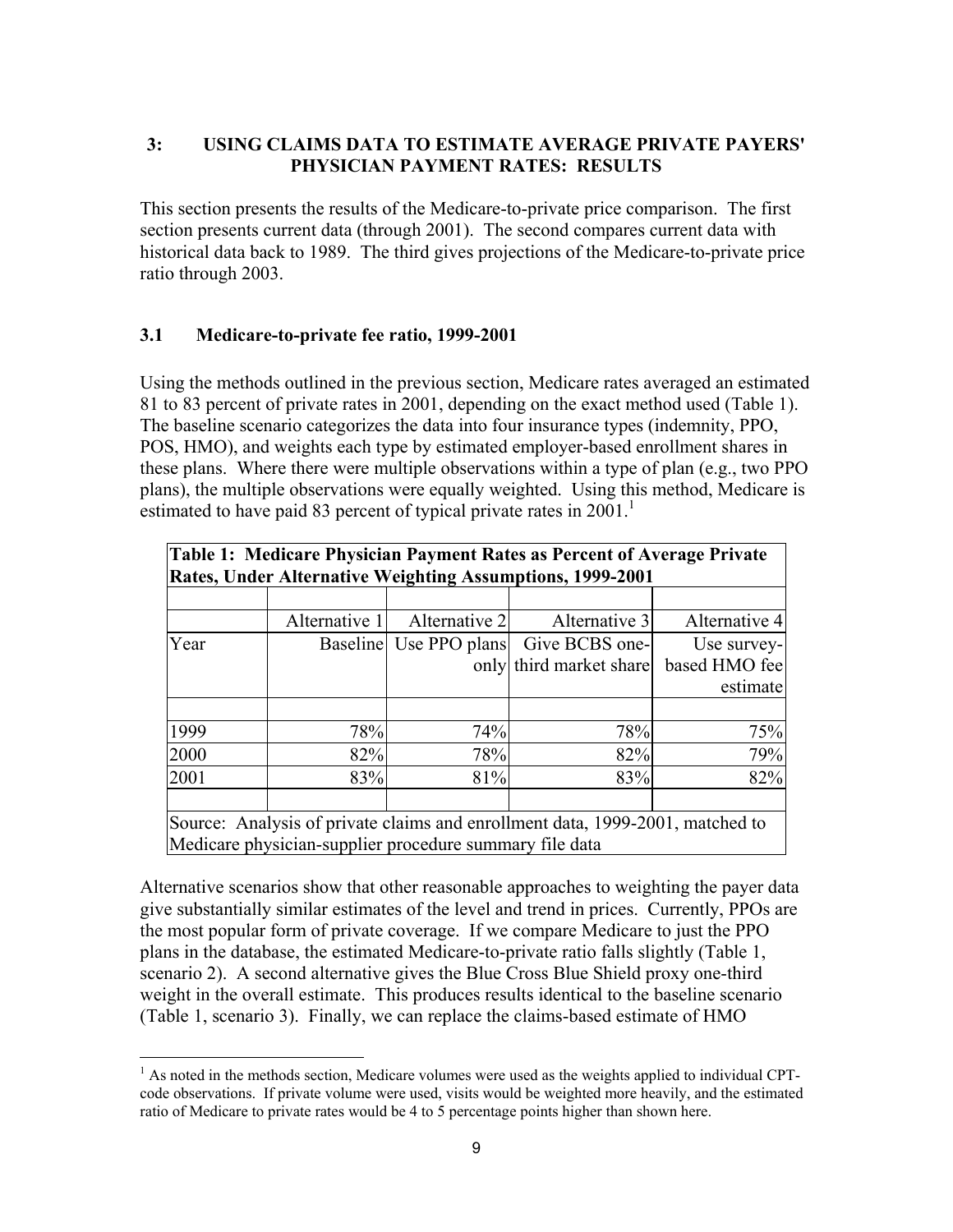payment rates with a survey-based estimate developed by Milliman USA (Milliman 2001). The Milliman USA estimate of HMO payment rates is somewhat higher than the estimate derived from claims data, and, accordingly, under this approach the estimated ratio of Medicare to average private rates falls slightly (Table 1, scenario 4).

## **3.2 Comparison to historical levels and examination of trends**

These data strongly suggest that the ratio of Medicare to private fees rose substantially from 1994 onward (Figure 1).<sup>[2](#page-10-0)</sup> Although the data are not available for all years, the upward trend was apparent through 1996, and appears again in the data from 1999 to 2001.



The decline in the ratio from 1989 to the 1991 – 1993 period can reasonably be attributed to fee cuts in the Medicare program. In anticipation of the introduction of the Medicare Fee Schedule, the Congress reduced fees for procedures that appeared most overvalued relative to the fee schedule, starting with reductions in payment for cataract surgery in 1986, and spreading to a broad list of (primarily) surgical procedures through 1991 (PPRC 1992).

After 1993, the cumulative fee increases in the Medicare program eventually reached a level matching the cumulative increase in underlying cost inflation (Figure 2). Inflation is measured by the Medicare Economic Index, a measure of increase in physicians' costs

<span id="page-10-0"></span><sup>&</sup>lt;u>.</u> <sup>2</sup> Prior estimates of the Medicare-to-private ratio are drawn from PPRC 1996.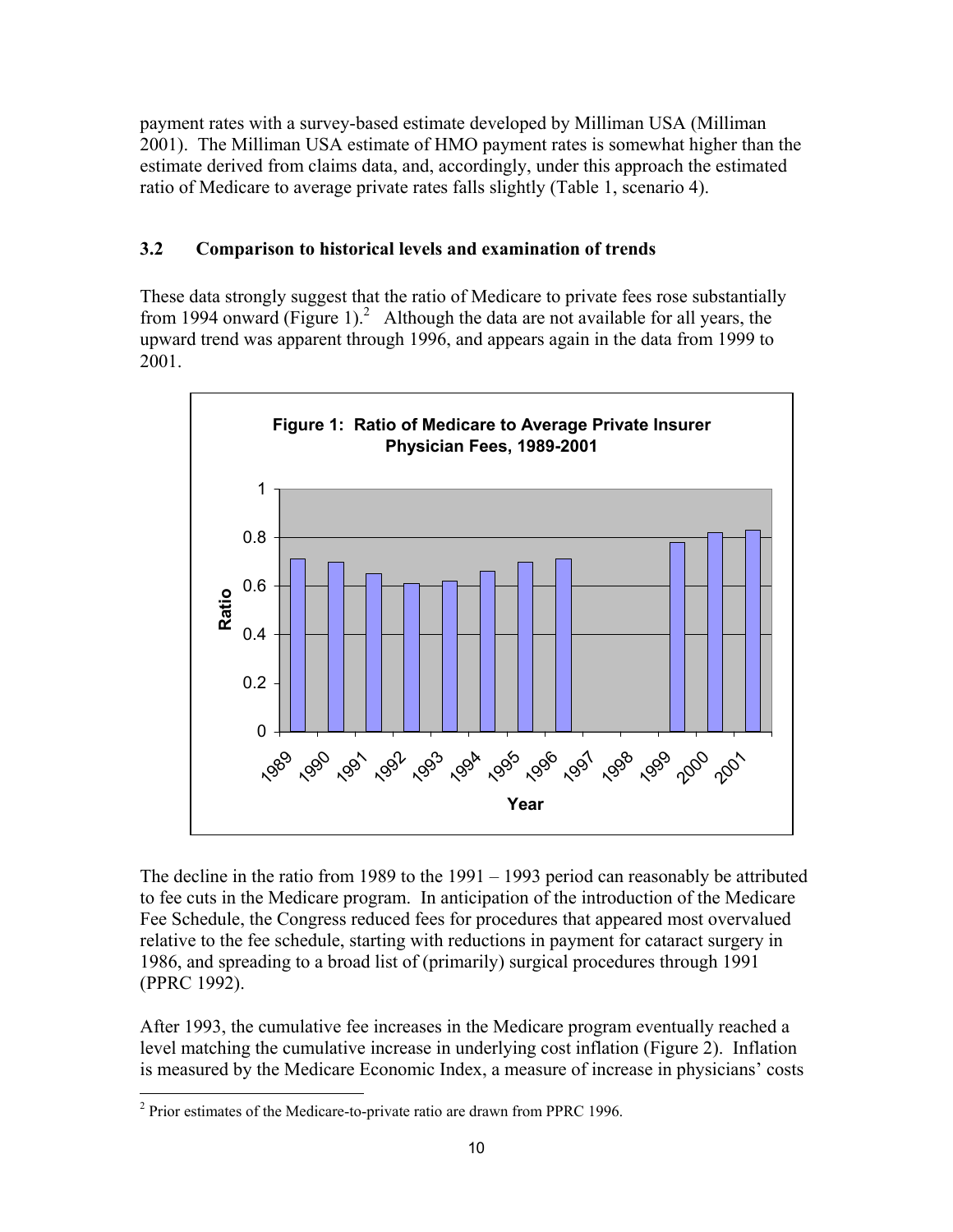adjusted for the overall increase in productivity in the U.S. economy. Medicare's fee increases lagged behind the rate of inflation in the early part of this period. By 2001, however, the cumulative Medicare physician fee increase more-or-less matched cumulative productivity-adjusted increase in physicians' costs.<sup>3</sup>



For private plans, we have no direct measure of fee inflation, but the changing pattern of private plan enrollment suggests that private fees probably fell during this period. Table 2 shows enrollment by type of plan, based on annual surveys conducted by the Kaiser Family Foundation and the Health Education and Research Trust (Gabel et al 2002). This period saw a substantial shift of enrollment out of high-paying traditional (indemnity) insurance and into lower-paying managed care plans.

 $\overline{a}$ 

<span id="page-11-0"></span> $3$  For the years 1994 – 1998, these are not the published fee increases, but instead were measured by MedPAC staff directly from the claims data. The published update factor may have a separate set of adjustments for changes in law and regulation that are kept separate from "the update". The net impact on fees includes both the update and any effects of changes in law and regulation.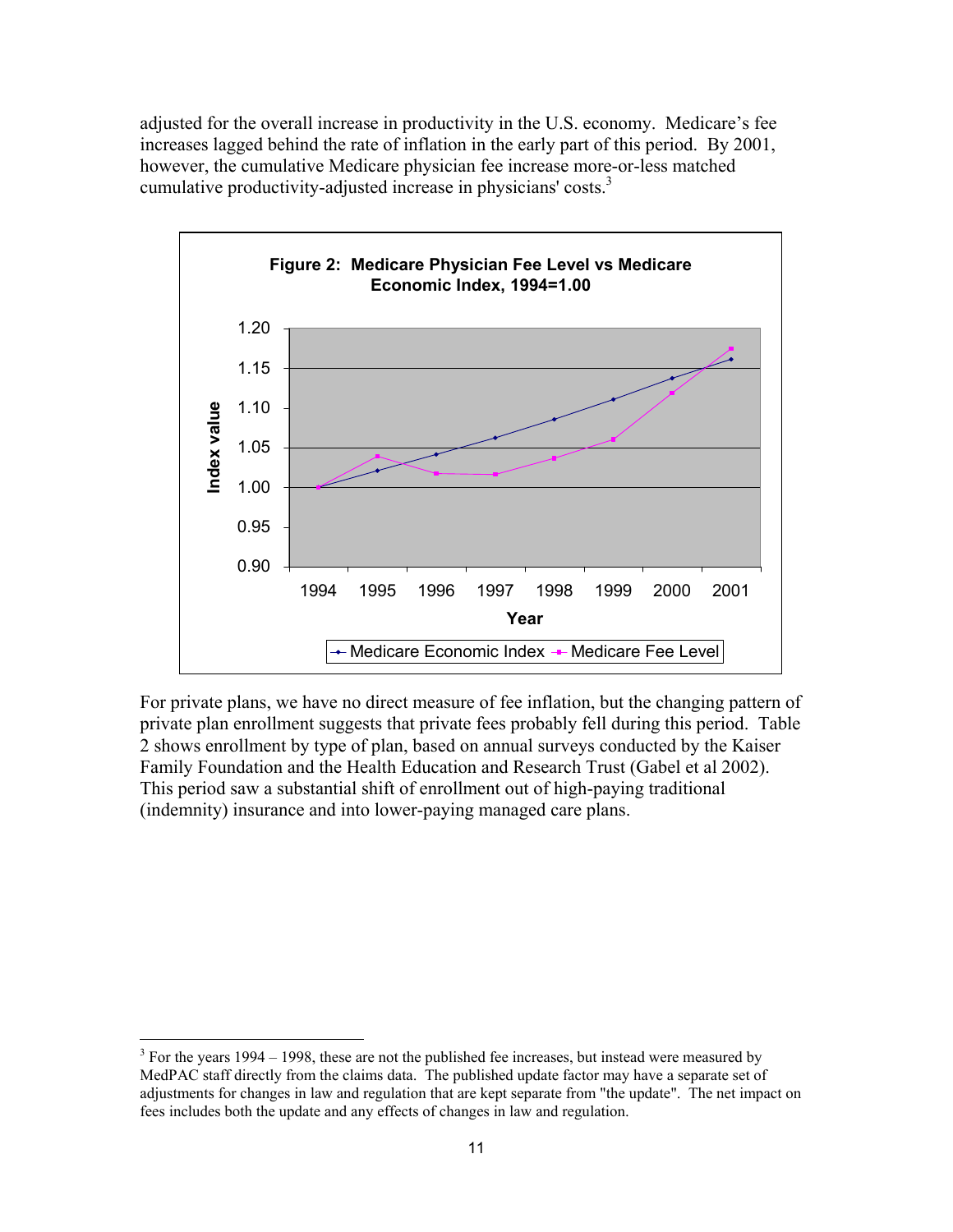| <b>Share, 1992</b><br>46%<br>26 | <b>Share, 2001</b><br>7%<br>48 |
|---------------------------------|--------------------------------|
|                                 |                                |
|                                 |                                |
|                                 | 22                             |
|                                 | 23                             |
|                                 |                                |
|                                 |                                |
|                                 |                                |
|                                 | 21                             |

**Table 2: Deflationary Impact of the Shift in Private Enrollment Mix, 1993-2001, Holding Fee Levels Constant** 

This enrollment shift imparts a substantial downward bias to average private physician fees over this period. This can be quantified by the following calculation: Hold private fee levels constant within each type of plan, and determine how the weighted average fee level would change solely due to the shift of enrollment.

That calculation is shown in at the bottom of Table 2. Based on a reasonable assumed spread of fee levels across plan types, this shift in enrollment would have reduced average private physician fees by about 12 percent, all other factors held constant. That is, if private plans had kept fees constant over this period, the enrollment-weighted average of fees would have fallen about 12 percent from 1993 to 2001, due solely to the shift toward lower-paying plans (Table 2, last row).

This enrollment trend slowed and then reversed in 2001, resulting in a predicted increase in average private fees due to the shift away from HMO toward higher-paying plan types. On net, the enrollment shift between 2000 and 2001, by itself, would have increased the average private physician fee nearly 1.4 percent (data not shown).

Finally, the ratio of Medicare to average private fees varies substantially by type of service. For office visits and other Medical services, Medicare rates are near parity with average private rates (Figure 3). For other types of services, Medicare rates tend to be substantially below private rates. This pattern has been true since the initial implementation of the Medicare Fee Schedule (PPRC 1995, p. 85). To a large degree, it reflects Medicare policies intended to increase payment for evaluation and management services while reducing payment for other services, compared to historical payment levels based on usual, customary, and reasonable rates.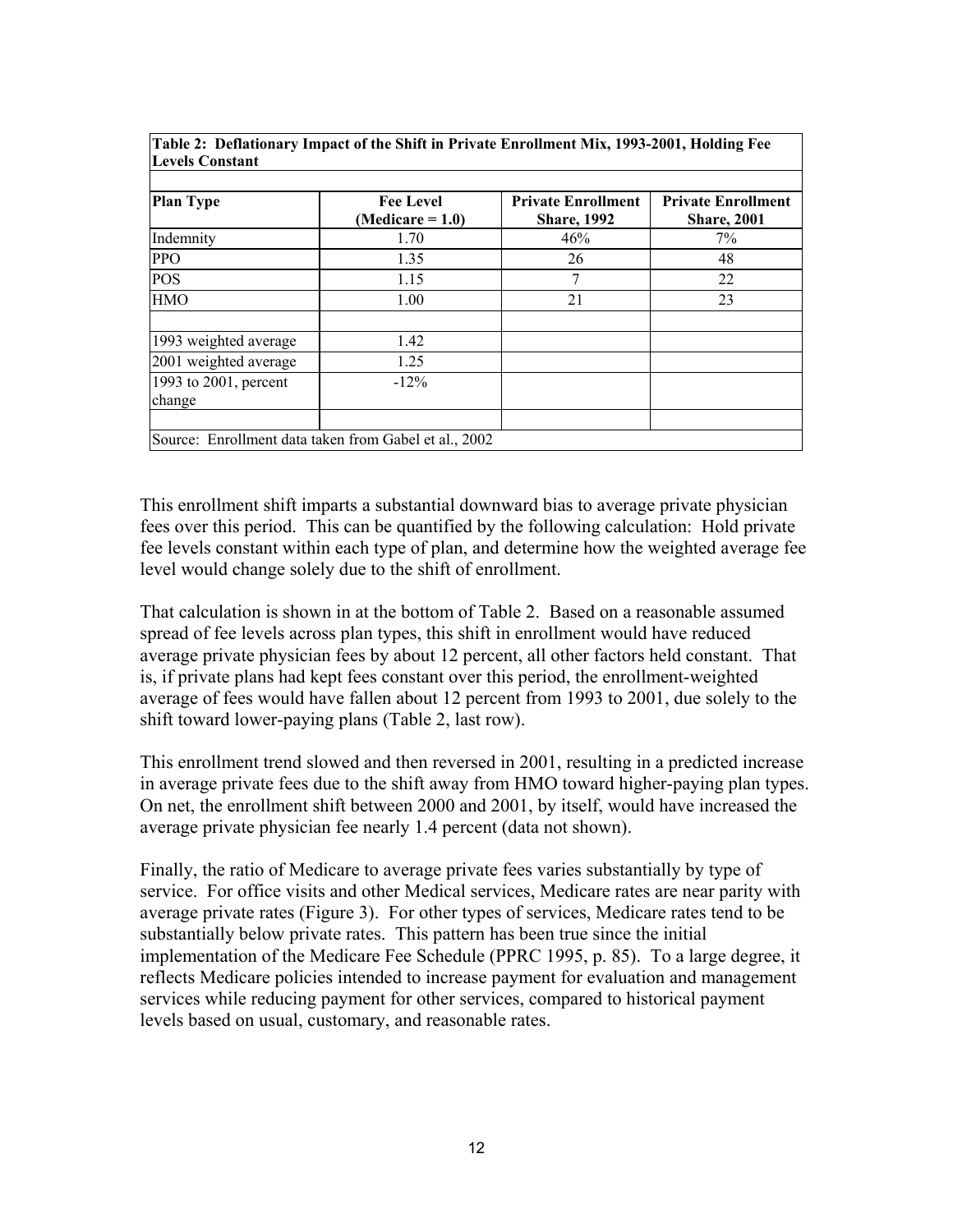

#### **3.3 Projections beyond 2001**

Any projections of the Medicare-to-private fee ratio beyond 2001 are necessarily speculative. Using the information available, however, we can offer projections based primarily on the change in Medicare rates.

The Medicare portion of the rate changes is known or can be based on reliable projections of likely changes in Medicare rates. The CMS Office of the Actuary states that the 2002 update was –4.8 percent, and that the update for the last 9 months of 2003 was 1.6 percent (for an annual average update of 1.2 percent)...

The significant unknown in the projection of the Medicare-to-private fee ratio is the behavior of private fees. Private employer health insurance enrollment changes from 2001 to 2002 should have had only a small impact on average private rates. From 2001 to 2002, PPO and HMO enrollment among covered employees grew at the expense of other options (Gabel et al 2002). Based on the calculation above, the net effect of the enrollment changes from 2001 to 2002 should be to increase average private fees by less than 0.5 percent. Thus, given that the patterns of enrollment across private plan types appear reasonably stable (from the standpoint of calculating average private fees), the major unknown is the rate at which fees are increasing or decreasing within the four types of plans.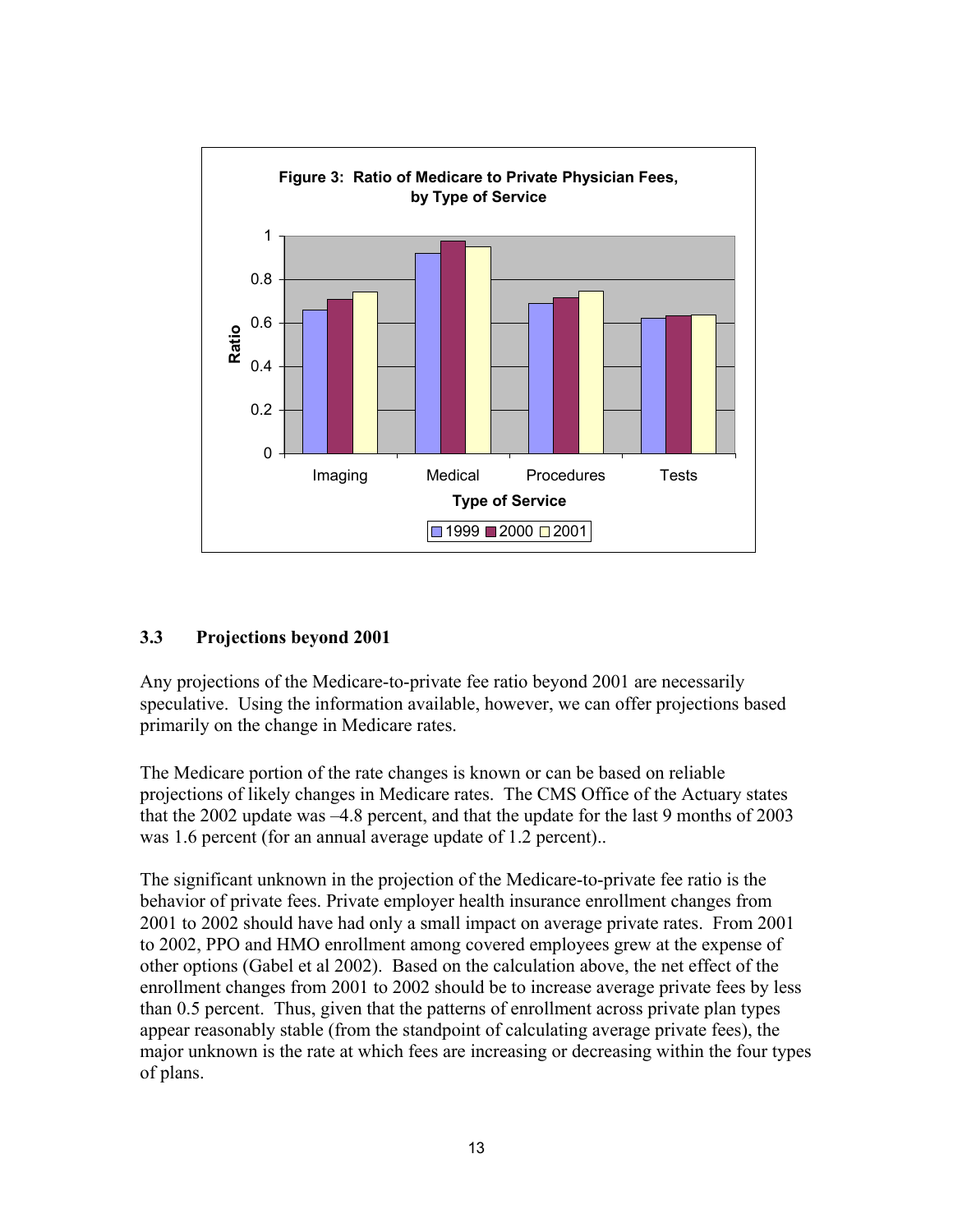Table 3 gives projections of the Medicare-to-private fee gap for a variety of assumptions about private fee inflation in the next two years. The projected Medicare fee reductions will almost certainly reduce the Medicare-to-private fee level, but the magnitude of the reduction will depend on the rate of inflation in private payers' physician fees.

| Table 3: Projecting the Medicare-to-Private Fee Ratio, 2001-2003 |     |                                      |     |     |  |  |  |
|------------------------------------------------------------------|-----|--------------------------------------|-----|-----|--|--|--|
|                                                                  |     | Assumed Annual Private Fee Inflation |     |     |  |  |  |
|                                                                  | 0%  | $1\%$                                | 2%  | 3%  |  |  |  |
| Medicare % of Private 2001                                       | 83% | 83%                                  | 83% | 83% |  |  |  |
| Medicare % of Private 2002                                       | 79% | 78%                                  | 77% | 77% |  |  |  |
| Medicare % of Private 2003                                       | 80% | 78%                                  | 77% | 75% |  |  |  |
|                                                                  |     |                                      |     |     |  |  |  |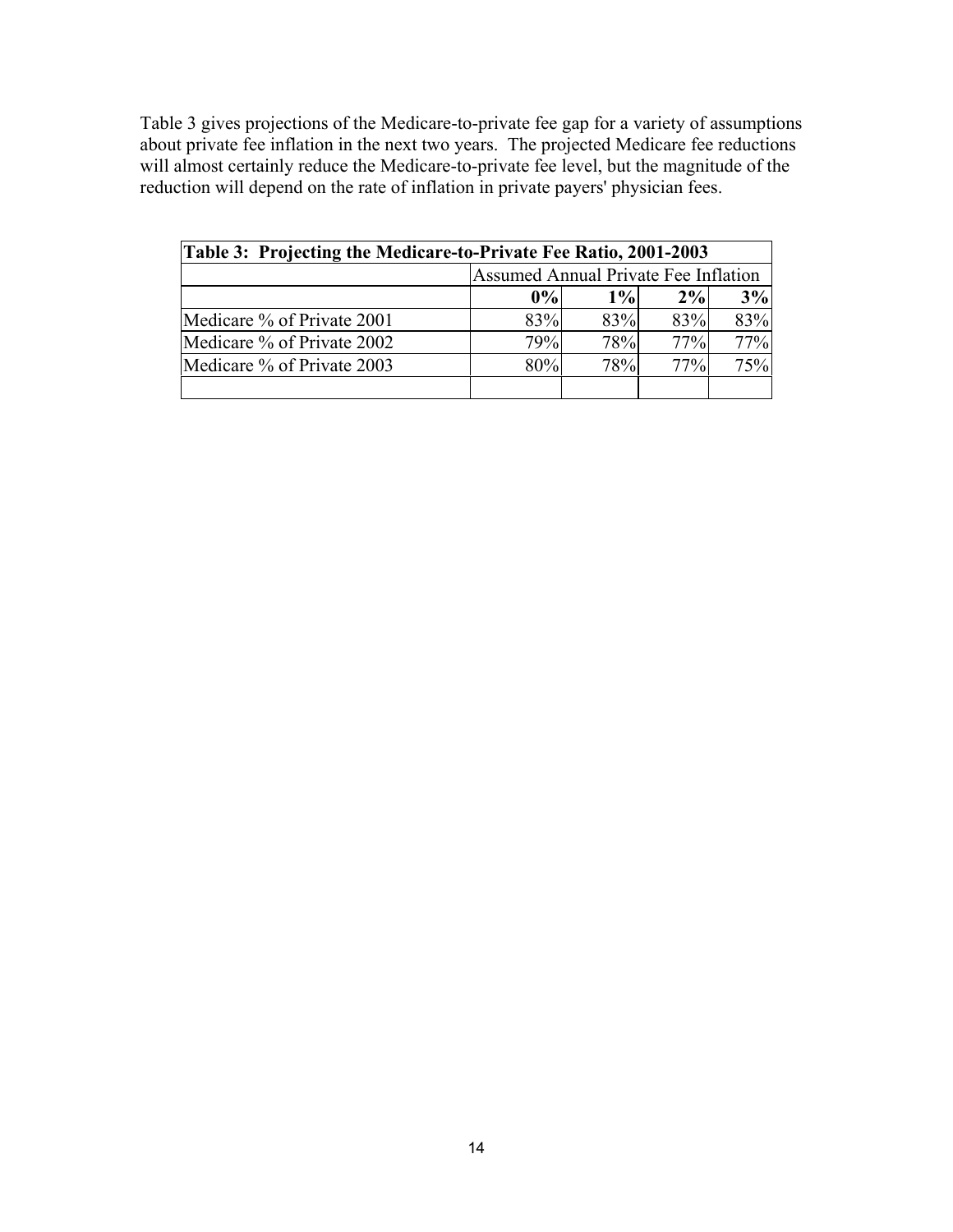#### **4 DISCUSSION AND FURTHER WORK**

Placing current and proposed Medicare fee reductions into context may require balancing two different views of the current and future level of fees. One can compare the projected fee levels either to the growth in private fees, or to some measure of the growth in physicians' input prices or costs.

In a relative sense – compared to typical private rates – projected Medicare fees through 2003 are not out of line with historical norms. Even with the substantial 2002 reduction, the ratio of Medicare to private fees will be above the lows seen around the time of the 1992 introduction of the Medicare fee schedule, assuming private fee inflation of 2 percent per year from 2001 forward (Figure 4). Thus, by that standard, the fee levels in 2003 will not be unprecedented.



On the other hand, changes in Medicare fees might also be reasonably compared to some absolute standard, such as the change in physicians' per-unit practice costs as measured by the Medicare Economic Index. By that standard, 2002 marks the start of an ongoing divergence between physicians' cost growth and Medicare payment growth (Figure 5). While Medicare fee increases have fallen below the rate of cost growth in the past, they have not fallen quite so far, so fast, in the recent past (Figure 5). By that standard, there may be more potential cause for concern regarding proposed future fee reductions.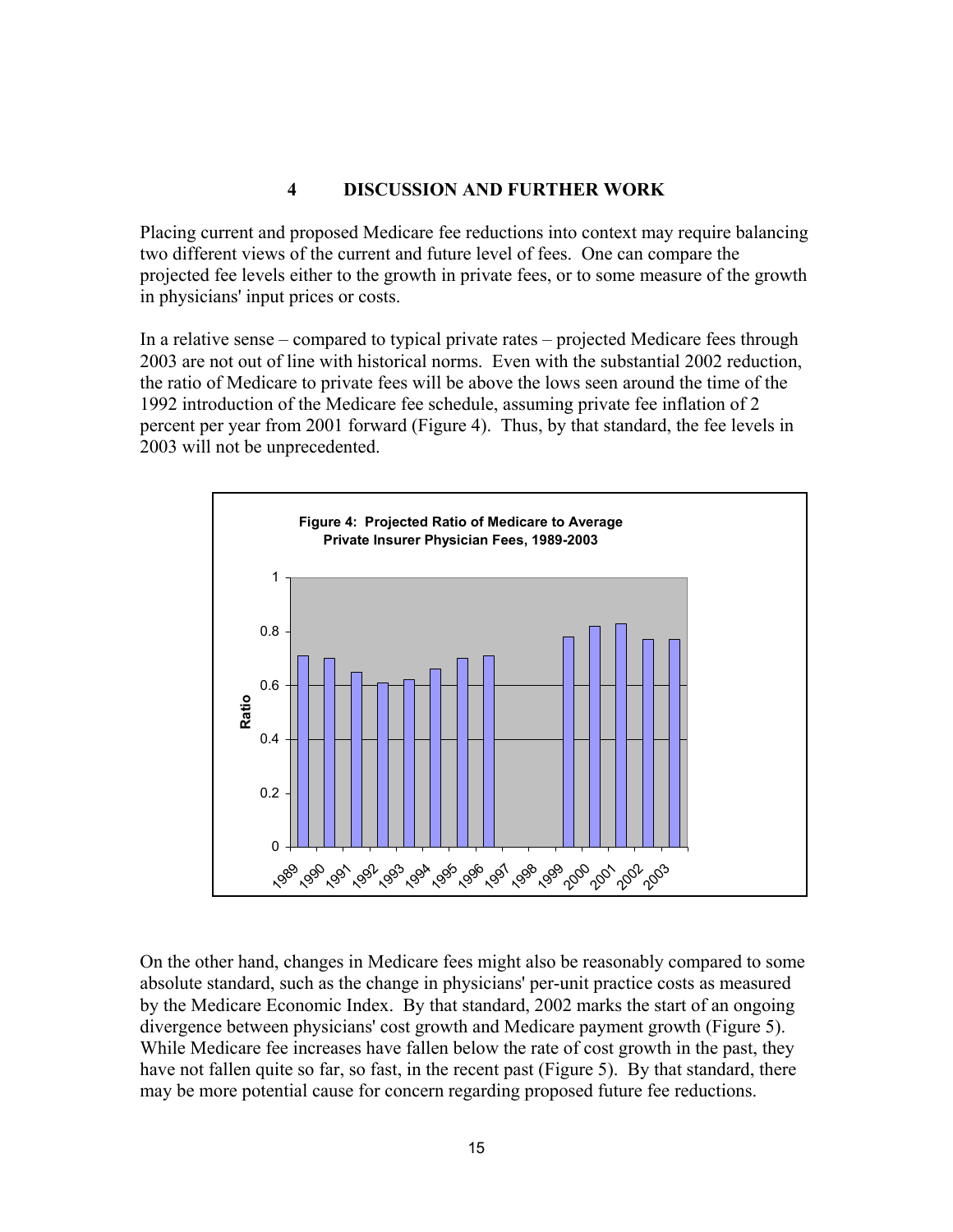

Additional work in this area might focus on two additional pieces of information. First, the data here should be reconciled against official federal sources of price information, including the physician fee component of the producer price index (PPI). Initial analysis suggested some discrepancy between price trends as measured from the claims, and allpayer price trends as captured by the physician fee component of the PPI.

Second, beneath this single national estimate there is substantial regional and local variation in the Medicare-to-private fee ratio. For example, based on site visits in a dozen communities nationwide, typical private physician payment rates are reported to be below the Medicare level in Miami, but substantially above the Medicare level in Boston (Ginsburg 2002). We hope to use these claims databases, combined with employer-based surveys showing fraction of employees by type of plan, to provide estimates of the variation in the Medicare-to-private fee ratio across small geographic areas.